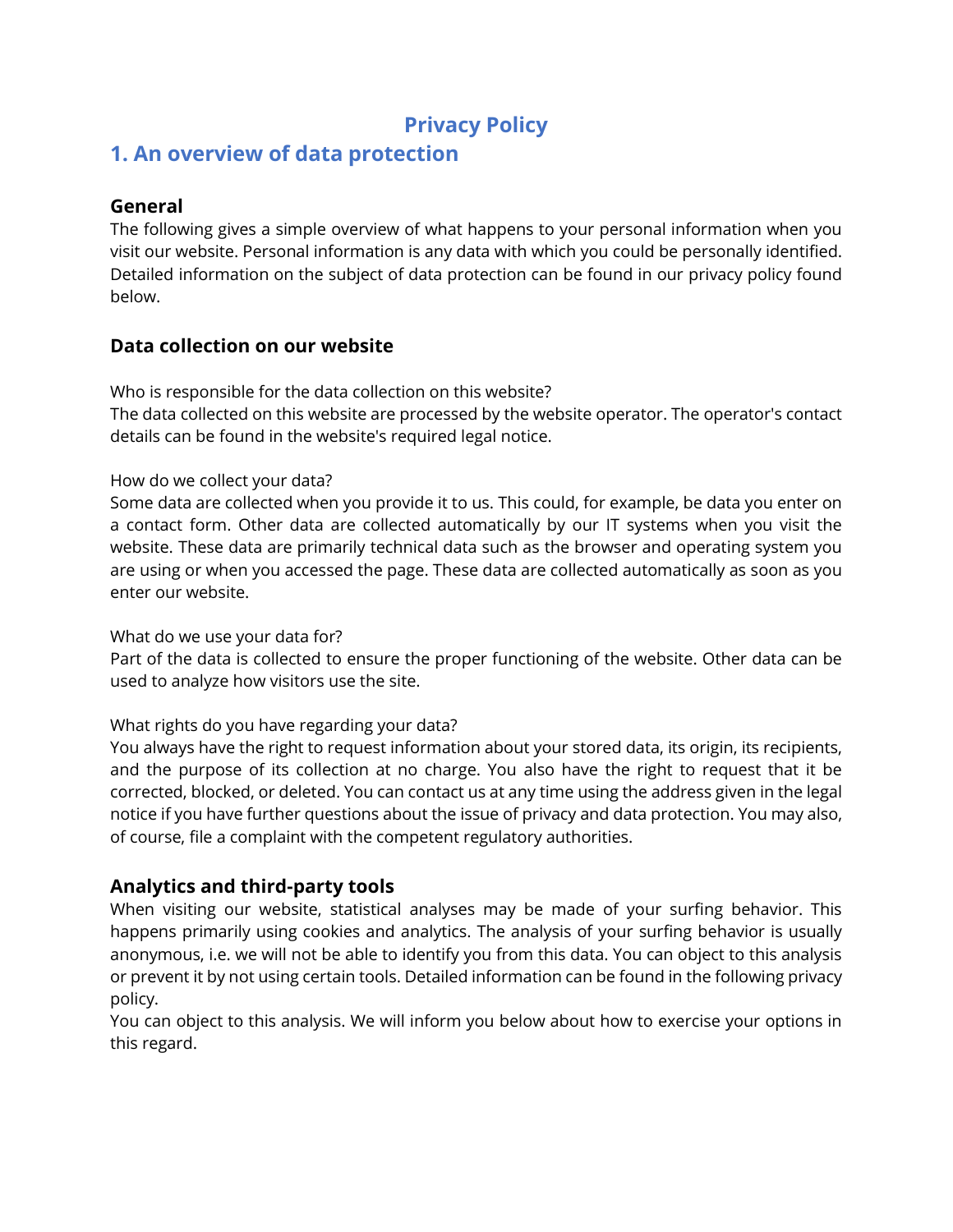# **2. General information and mandatory information**

#### **Data protection**

The operators of this website take the protection of your personal data very seriously. We treat your personal data as confidential and in accordance with the statutory data protection regulations and this privacy policy.

If you use this website, various pieces of personal data will be collected. Personal information is any data with which you could be personally identified. This privacy policy explains what information we collect and what we use it for. It also explains how and for what purpose this happens.

Please note that data transmitted via the internet (e.g. via email communication) may be subject to security breaches. Complete protection of your data from third-party access is not possible.

## **Notice concerning the party responsible for this website**

The party responsible for processing data on this website is:

Kleintges Elektrogerätebau GmbH Rabenbornsweg 13 36320 Kirtorf Telephone: +49 6635 9612-0 Email: info@kleintges.de

The responsible party is the natural or legal person who alone or jointly with others decides on the purposes and means of processing personal data (names, email addresses, etc.).

## **Revocation of your consent to the processing of your data**

Many data processing operations are only possible with your express consent. You may revoke your consent at any time with future effect. An informal email making this request is sufficient. The data processed before we receive your request may still be legally processed.

## **Right to file complaints with regulatory authorities**

If there has been a breach of data protection legislation, the person affected may file a complaint with the competent regulatory authorities. The competent regulatory authority for matters related to data protection legislation is the data protection officer of the German state in which our company is headquartered. A list of data protection officers and their contact details can be found at the following link:

[https://www.bfdi.bund.de/DE/Infothek/Anschriften\\_Links/anschriften\\_links-node.html](https://www.bfdi.bund.de/DE/Infothek/Anschriften_Links/anschriften_links-node.html)

## **Right to data portability**

You have the right to have data which we process based on your consent or in fulfillment of a contract automatically delivered to yourself or to a third party in a standard, machine-readable format. If you require the direct transfer of data to another responsible party, this will only be done to the extent technically feasible.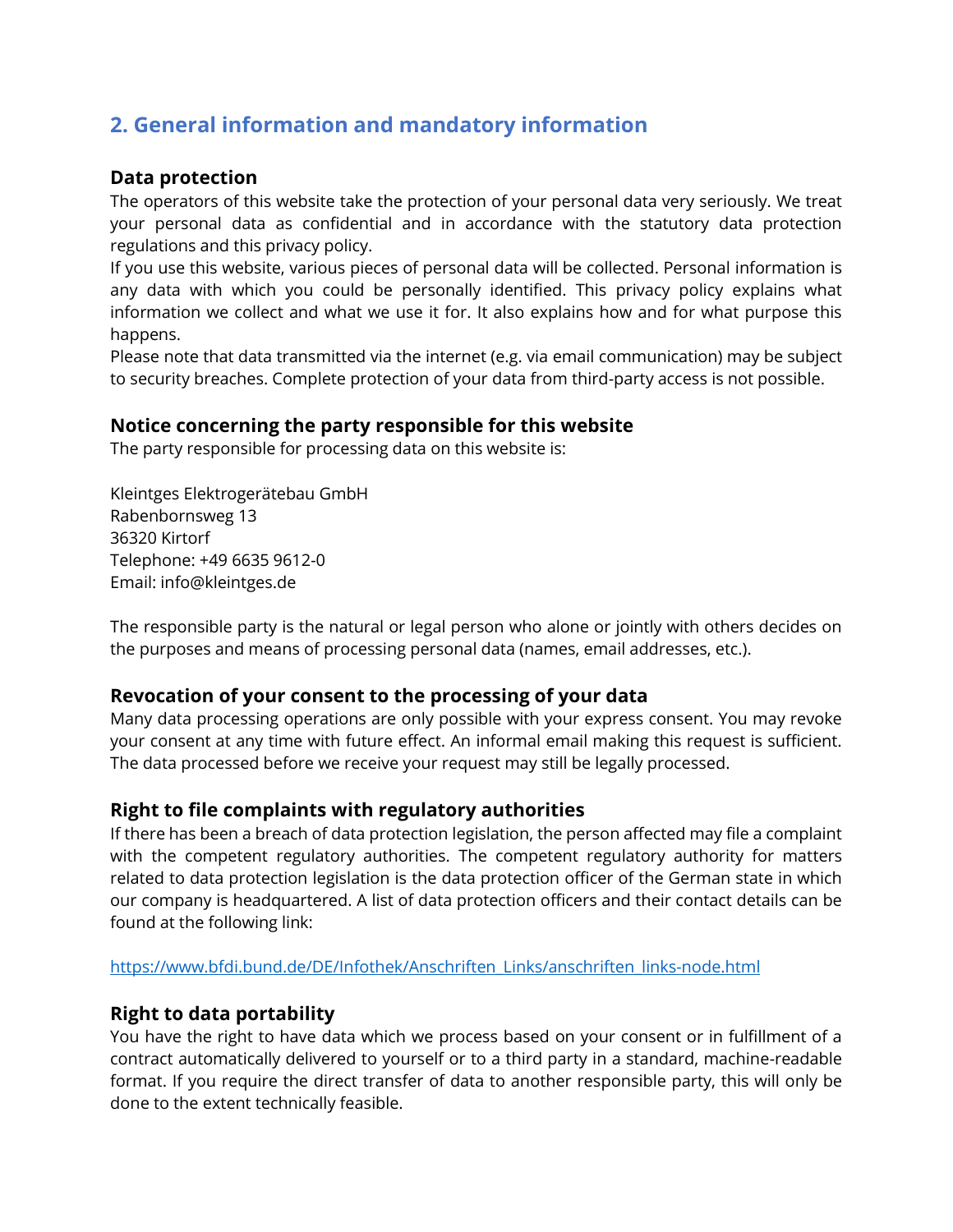#### **SSL or TLS encryption**

This site uses SSL or TLS encryption for security reasons and for the protection of the transmission of confidential content, such as the inquiries you send to us as the site operator. You can recognize an encrypted connection in your browser's address line when it changes from "http://" to "https://" and the lock icon is displayed in your browser's address bar.

If SSL or TLS encryption is activated, the data you transfer to us cannot be read by third parties.

#### **Encrypted payments on this website**

If you enter into a contract which requires you to send us your payment information (e.g. account number for direct debits), we will require this data to process your payment.

Payment transactions using common means of payment (Visa/MasterCard, direct debit) are only made via encrypted SSL or TLS connections. You can recognize an encrypted connection in your browser's address line when it changes from "http://" to "https://" and the lock icon in your browser line is visible.

In the case of encrypted communication, any payment details you submit to us cannot be read by third parties.

#### **Information, blocking, deletion**

As permitted by law, you have the right to be provided at any time with information free of charge about any of your personal data that is stored as well as its origin, the recipient and the purpose for which it has been processed. You also have the right to have this data corrected, blocked or deleted. You can contact us at any time using the address given in our legal notice if you have further questions on the topic of personal data.

#### **Opposition to promotional emails**

We hereby expressly prohibit the use of contact data published in the context of website legal notice requirements with regard to sending promotional and informational materials not expressly requested. The website operator reserves the right to take specific legal action if unsolicited advertising material, such as email spam, is received.

# **3. Data protection officer**

#### **Statutory data protection officer**

We have appointed a data protection officer for our company.

TOSIT GmbH Untergasse 7 36304 Alsfeld Telephone: +49 (0)6631-9118090 Email: dsb@tosit.eu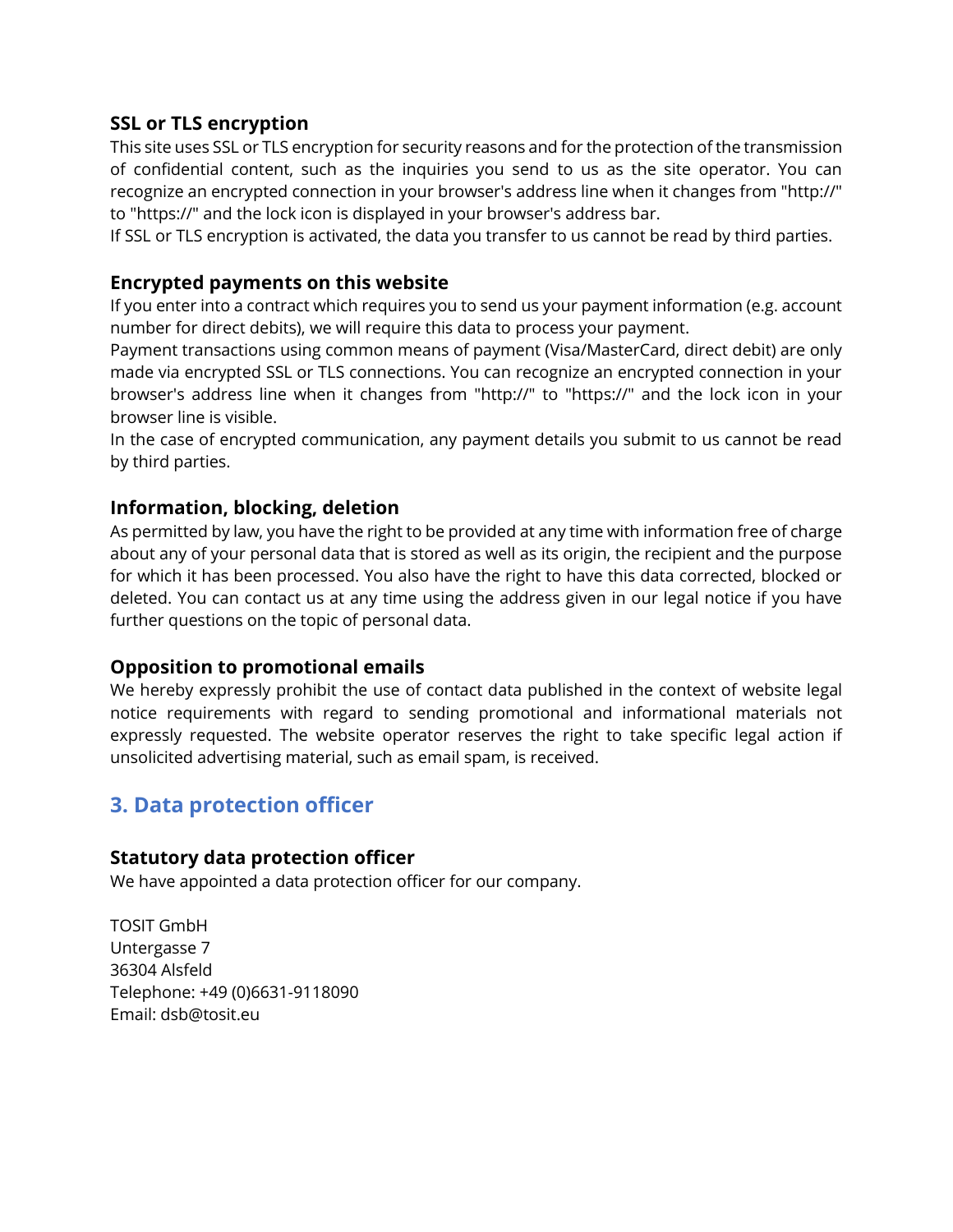# **4. Data collection on our website**

#### Cookies

Some of our web pages use cookies. Cookies do not harm your computer and do not contain any viruses. Cookies help make our website more user-friendly, efficient, and secure. Cookies are small text files that are stored on your computer and saved by your browser.

Most of the cookies we use are so-called "session cookies." They are automatically deleted after your visit. Other cookies remain in your device's memory until you delete them. These cookies make it possible to recognize your browser when you next visit the site.

You can configure your browser to inform you about the use of cookies so that you can decide on a case-by-case basis whether to accept or reject a cookie. Alternatively, your browser can be configured to automatically accept cookies under certain conditions or to always reject them, or to automatically delete cookies when closing your browser. Disabling cookies may limit the functionality of this website.

Cookies which are necessary to allow electronic communications or to provide certain functions you wish to use (such as the shopping cart) are stored pursuant to Art. 6 paragraph 1, letter f of DSGVO. The website operator has a legitimate interest in the storage of cookies to ensure an optimized service provided free of technical errors. If other cookies (such as those used to analyze your surfing behavior) are also stored, they will be treated separately in this privacy policy.

## **Server log files**

The website provider automatically collects and stores information that your browser automatically transmits to us in "server log files". These are:

- Browser type and browser version
- Operating system used
- Referrer URL
- Host name of the accessing computer
- Time of the server request
- IP address

These data will not be combined with data from other sources.

The basis for data processing is Art. 6 (1) (f) DSGVO, which allows the processing of data to fulfill a contract or for measures preliminary to a contract.

## **Contact form**

Should you send us questions via the contact form, we will collect the data entered on the form, including the contact details you provide, to answer your question and any follow-up questions. We do not share this information without your permission.

We will, therefore, process any data you enter onto the contact form only with your consent per Art. 6 (1)(a) DSGVO. You may revoke your consent at any time. An informal email making this request is sufficient. The data processed before we receive your request may still be legally processed.

We will retain the data you provide on the contact form until you request its deletion, revoke your consent for its storage, or the purpose for its storage no longer pertains (e.g. after fulfilling your request). Any mandatory statutory provisions, especially those regarding mandatory data retention periods, remain unaffected by this provision.